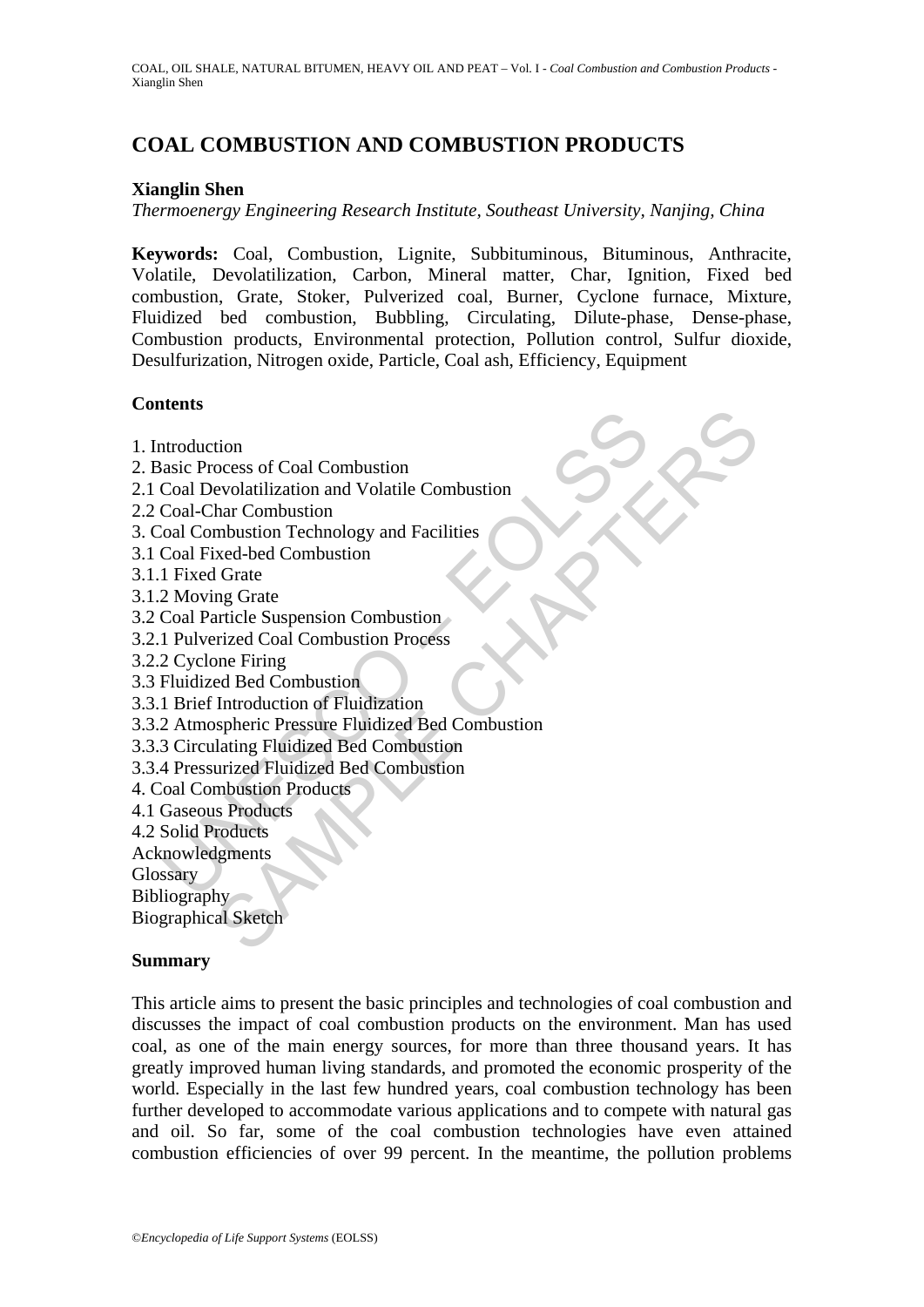resulting from coal combustion are also being solved to a certain extent, with the rapid development of clean coal technology (e.g. circulating fluidized bed combustion, pressurized fluidized bed combustion and various flue gas desulfurization technology), some of which can control the pollutant emission effectively. However, development of more advanced clean coal technology is still a realistic goal.

### **1. Introduction**

Coal is a fossil fuel, formed largely by the partial decomposition and 'coalification' of ancient plants under high pressure of overburden at elevated temperature during the course of hundreds of millions of years. Coal is inhomogeneous and mainly composed of combustible organic matter, mineral matter, and moisture. Since the coal-forming time could be quite different for different coals, a variety of coal types exist, corresponding to various stages of coalification. For the purpose of combustion, coal is classified as lignite, sub-bituminous, bituminous, and anthracite.

Lignite, the youngest coal, is brown to black in color, with a high volatile matter content and a high moisture content. It also has a high ash-content and a low heating-value in comparison with other types of coal. Sub-bituminous coal is black, similar to bituminous in color. It has a lower moisture content than lignite, but is still of relatively low heating value. Bituminous coal has a volatile matter-content from high to medium and low moisture-content. It is easy to ignite and burn-out, and its heating value is high. Anthracite, with the longest coalification age, is the oldest of all coals. It is jet black in color, hard and brittle. Its moisture content is low and carbon content is high. Anthracite has a high heating value but is difficult to ignite and burn out.

esponding to various stages of coalification. For the purpose of csified as lignite, sub-bituminous, bituminous, and anthracite.<br>
ite, the youngest coal, is brown to black in color, with a high vola<br>
a high moisture conten ing to various stages of coalification. For the purpose of combustion, cos lignite, sub-bituminous, bituminous, and anthracite.<br>
youngest coal, is brown to black in color, with a high volatile matter commisture content. I Coal is an important energy source for humankind. Coal combustion has been identified in some of the earliest recorded history. According to Elliott and Yoke (1981), the Chinese used coal as early as 1000 BC, while the Greeks and Romans made use of coal before 200 BC. By 1215 AD, trade in coal had started in England. The pioneering uses of coal (e.g., coke, coal tars, gasification), have advanced steadily since the late sixteenth century. Coal combustion technology has been further developed since the late nineteenth century. The coal fixed-bed stoker system was invented in 1822; the firing of pulverized coal occurred in the brick-kiln in 1831, and fluidized-beds were invented in 1931.

Nowadays, direct coal combustion is extensively utilized for industrial and domestic purposes because of the large-scale reserves and low cost of coal. Most of the world's coal is burned in boilers of power plants, industrial boilers, and heat kilns (to produce cement, bricks, etc.). Space heating and domestic consumption also consume a large amount of coal every year.

Since the early 1940s coal combustion has encountered great challenges, one of which has come from natural gas and fuel oil. As natural gas and fuel oil can be burned more conveniently and efficiently, it is necessary to develop advanced coal-burning technology for improving the automatic features and flexibility, and providing higher heat release and higher thermal efficiencies. Another demand is that of environmental protection. Coal is known to be a "dirty," fuel. Coal combustion may emit various pollutants, such as dust, sulfur dioxide, nitrogen oxide, carbon dioxide, heavy metals,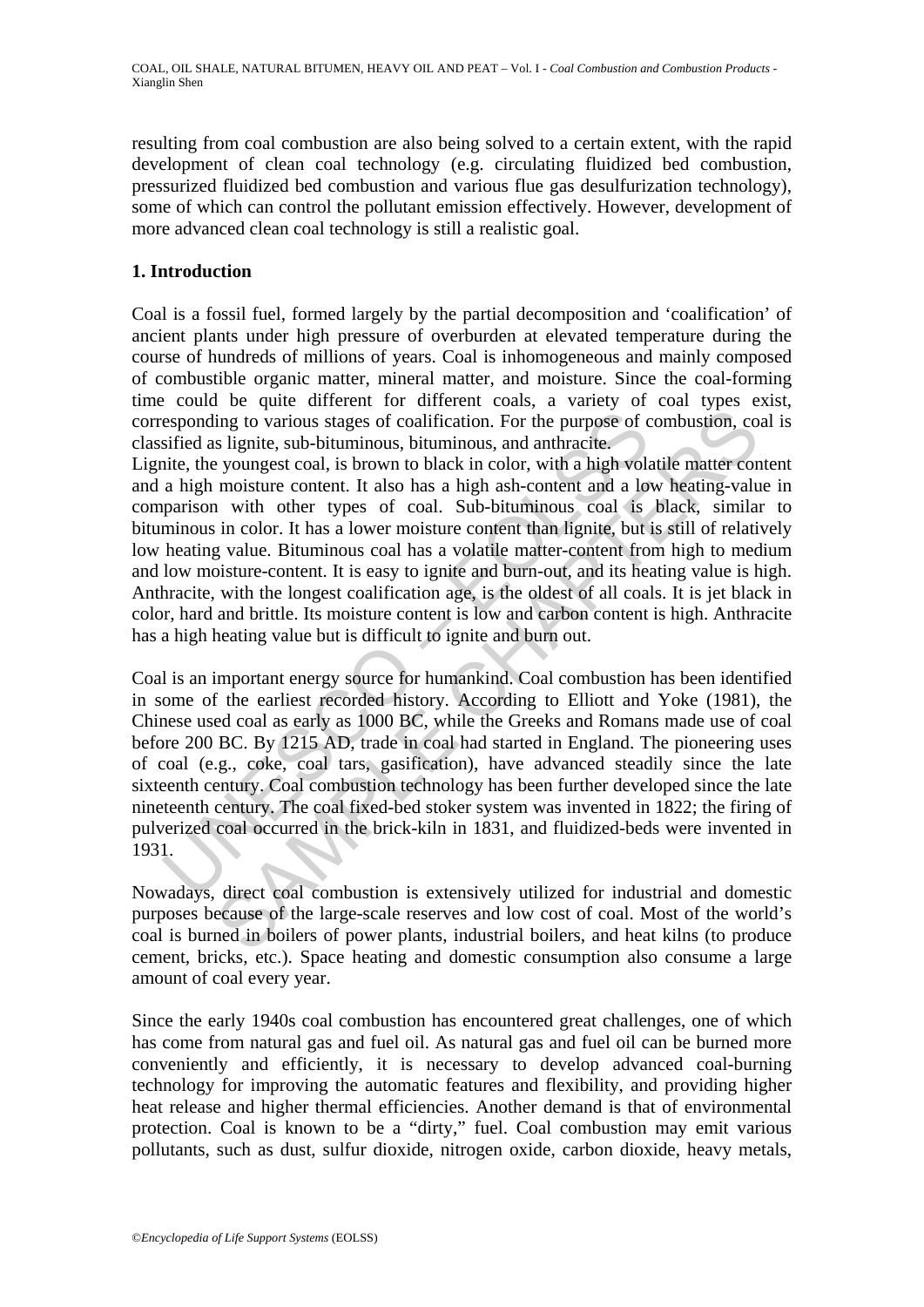etc. These pollutants may seriously worsen the living environment of human beings and directly affect people's health. Therefore, clean coal combustion technology has to be developed to meet the requirements of the regulations for environmental protection, by reducing emission of pollutants and improving people's living quality.

#### **2. Basic Processes of Coal Combustion**

Coal is an organic fuel. When heated, the organic matter of coal is pyrolyzed, and then evolves as volatile. The remaining solid is a mixture of carbon and mineral matter, which is referred to as "char." The combustion of coal is primarily the combustion of carbon as well as the volatile matter. It is known that the principal combustion process of coal involves three basic stages: (1) The release of the volatile matter resulting from the heating of coal, (2) The burning of the released volatile matter and (3) The burning of the remaining char. Depending upon specific combustion conditions, the burning process of volatile matter and coal char may take place simultaneously, sequentially, or with some overlapping.

### **2.1 Coal Devolatilization and Volatile Combustion**

the remaining char. Depending upon specific combustion condicess of volatile matter and coal char may take place simultaneous<br>some overlapping.<br>Coal Devolatilization and Volatile Combustion<br>release of the volatile matter r ialining char. Depending upon specific combustion conditions, the burnolation charge that the and coal char may take place simultaneously, sequentially overlapping.<br> **Evolatilization and Volatile Combustion**<br> **e** of the vo The release of the volatile matter resulting from the heating of coal belongs to the devolatilization stage. During this stage, moisture present in the coal will evolve as the temperature of coal rises. As the temperature further increases, gases and heavy tarry substances are emitted. The content of these matters can vary from a few percent up to 70–80 percent of the total coal weight, with coal types and heating conditions, etc. Depending on the size, type, and temperature condition of coal, devolatilization takes a few milliseconds or several minutes to complete. A variety of products including tar, hydrocarbon gases, etc. are produced during coal devolatilization. These products are combustible. They react with oxygen in the vicinity of coal particles and form bright diffusion flames. The reactions taking place in the devolatilization and volatile combustion process are so complex that detailed discussion is beyond the scope of this article.

### **2.2 Coal-Char Combustion**

The residual char particles, enriched in carbon, containing most of the mineral matter of the original coal and some surplus nitrogen as well as sulfur, are often spherical (especially for small particles). They are usually very porous and have many cracks, which result from the escape of gaseous products and heat stress. The characteristics of the char depend on the type and size of the original coal as well as on the heating conditions.

The residual char particle can be burned out under an oxidizing condition at sufficiently high temperature. The reaction between the char and oxygen is a gas-solid heterogeneous reaction. The gaseous oxygen diffuses to, and into, the char particle, being absorbed, and reacting on the pore surface of the particle. This heterogeneous process is often much slower than the devolatilization process, requiring seconds to several minutes or more. The rate of this process varies with coal types, temperature, pressure, char characteristics, (the size, surface area, etc.), and oxidizer concentration.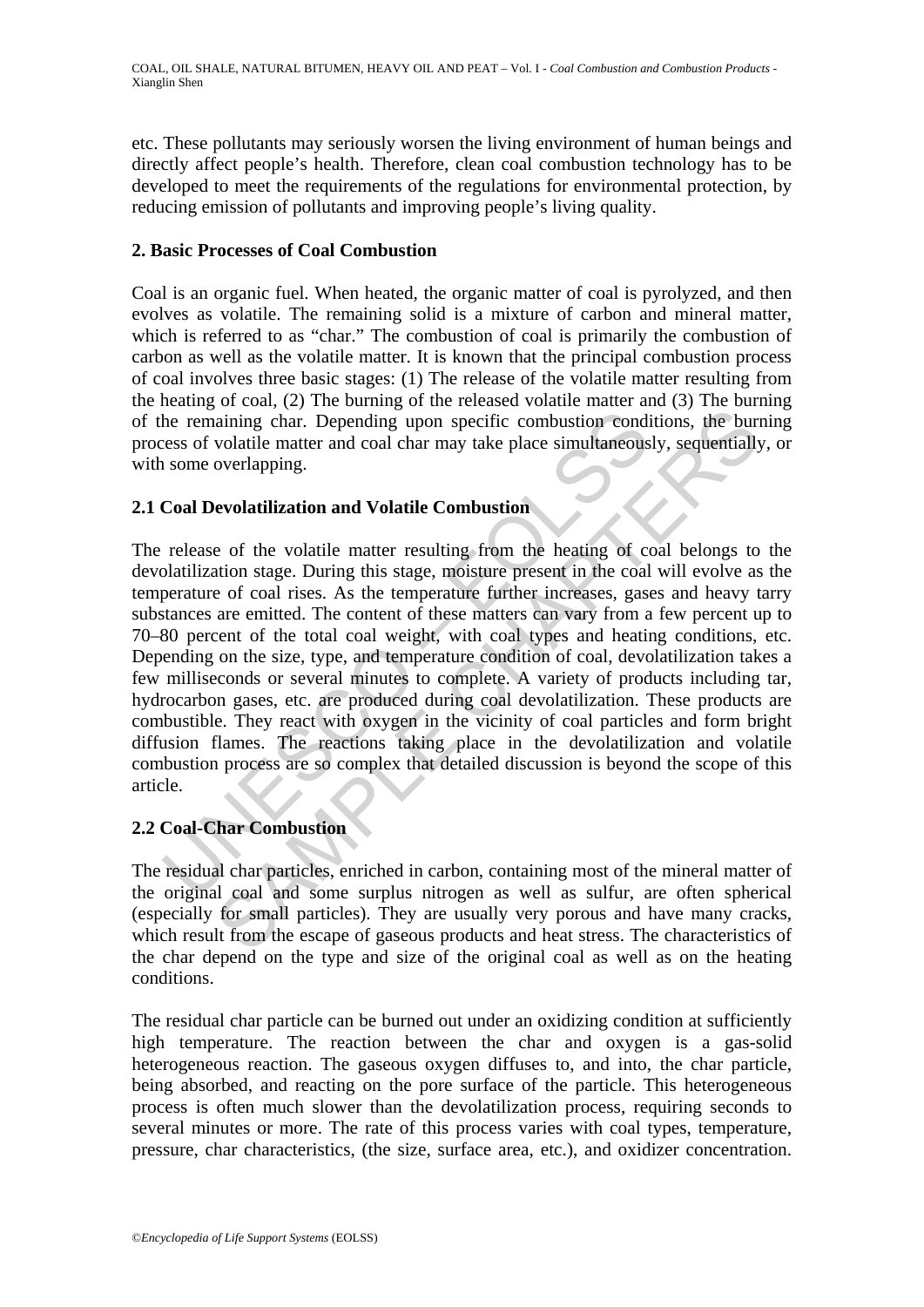Other reactants, including steam,  $CO<sub>2</sub>$  and  $H<sub>2</sub>$ , can also react with char, but the rates with these reactants are considerably slower than with oxygen.

The primary reactions of char combustion and the heat of the reactions are listed in Table 1.

| Reactions             | Heat of Reaction (kJ) |
|-----------------------|-----------------------|
| $C + O_2 = CO_2$      | $-392.9$              |
| $C + 1/2 O_2 = CO$    | $-111.2$              |
| $CO + 1/2 O_2 = CO_2$ | $-281.7$              |
| $C + CO_2 = 2CO$      | $+170.5$              |

Table 1. Primary Reactions Taking Place During Coal Combustion

Table 1. Primary Reactions Taking Prace During Coat Control<br>lowest temperature at which coal can be ignited is referred<br>perature. The ignition temperature for a certain coal is variabilitions because of the complexity of t Table 1. Primary Reactions I aking Place During Coal Combustion<br>
t temperature at which coal can be ignited is referred to as the ignit<br>
e. The ignition temperature for a certain coal is variable under different<br>
because The lowest temperature at which coal can be ignited is referred to as the ignition temperature. The ignition temperature for a certain coal is variable under different conditions because of the complexity of the ignition process. For the convenience of comparison, the ignition temperature is specified in terms of specific conditions. Table 2 shows the ignition temperatures of different types of coal. It is obvious that the ignition temperature of coal refers to the temperature that triggers off the release of the volatile. In general, coals containing a higher volatile content have a lower initial volatile releasing—temperature and are easier to be ignited.

| Coal Type  | Ignition Temperature/° | <b>Volatile Initial Release</b> |
|------------|------------------------|---------------------------------|
|            |                        | $T$ emperature/ $\circ$         |
| lignite    | 250–450                | $130 - 170$                     |
| bituminous | 400-500                | $200 - 300$                     |
| anthracite | 700–800                | 380-400                         |

Table 2 Coal Ignition Temperature

### **3. Coal Combustion Technology and Facilities**

The basic coal combustion technology can be classified on the basis of the particle size of burning coal and coal-feeding methods, which mainly include the coal fixed-bed combustion, coal suspending combustion, and coal fluidized-bed combustion.

### **3.1 Coal Fixed-bed Combustion**

In early times, the coal fixed-bed combustion was the only known way of burning coal. The coal bed is supported on a grate, which may be fixed or movable, and the air needed for combustion, generally passes upward through the coal bed either by the chimney draught or by a fan. However, as an exception, in some hand-fired domestic appliances the combustion air is drawn downward through the coal bed for eliminating smoke. In general, coal may be fed to the bed in the three modes: overfeed, underfeed, and cross-feed.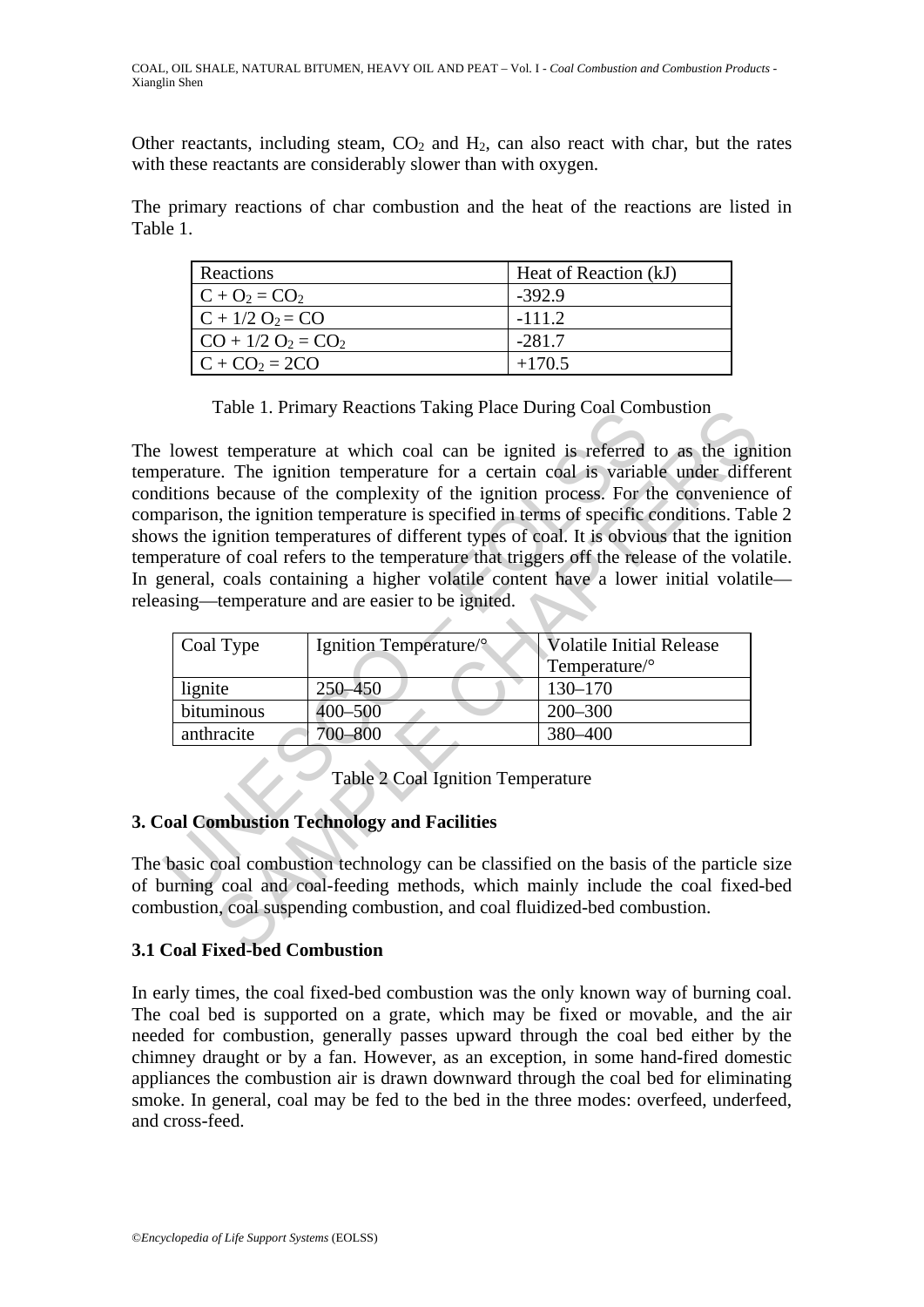### **3.1.1 Fixed Grate**

An overfeed fixed bed on a fixed grate is the most simple way of coal combustion. Fresh coal is spread onto the surface of the burning coal bed manually or by a spreader. From the grate to the bed surface the bed is divided into several zones based on combustion reactions that take place. The combustion zones are shown in Figure 1. The fresh coal on the bed surface is heated rapidly by the hot combustion gas and the radiation from the high-temperature flames and furnace walls. It is advantageous to the ignition of the coal. The burning coal then descends in turn through the reducing region and the oxidization region, becoming ash on the grate, and is finally removed.



Figure 1. Coal Fixed Bed Combustion

SAMPLE CALL THE CONDUCTER<br>
SAMPLE CHAPTER COAL<br>
SAMPLE CHAPTER RESERVED AND REDUCING LAYER<br>
SAMPLE CHAPTER COAL<br>
SAMPLE CHAPTER CONDUCTION LAYER<br>
SAMPLE CONDUCTION LAYER<br>
SAMPLE CONDUCTION AIR TEMPERATURE<br>
Figure 1. Coal The combustion air is generally supplied from the grate, flowing upwards through the fuel-bed. The air is first heated by the coal ash, and then reacts with the high temperature coal char. The combustion reaction produces  $CO<sub>2</sub>$  and releases a large amount of heat, resulting in the rapid rise in the bed temperature. The oxygen will be finally used up with the progressing of the oxidizing reaction. The bed layer where the oxidizing reaction takes place is referred to as the oxidizing layer, which is the highest temperature zone in the bed. If the thickness of the coal-bed is greater than that of the oxidizing layer, a reducing layer will appear on top of the oxidizing layer, where  $CO<sub>2</sub>$ can react with carbon at high temperature, producing CO. Therefore; different combustion reactions may take place with different combustion products, depending on the bed thickness. For this reason, two different combustion methods were designed accordingly, i.e., the shallow-bed combustion and the thick-bed combustion.

In the shallow-bed combustion, the coal bed is about 100–150mm thick for bituminous, so there is no occurrence of reducing reaction. All air needed in combustion is supplied from the bottom of the bed. In the thick-bed method, the bed thickness is about 200–400 mm for bituminous, its combustion air is provided separately. The primary air is provided from the bottom of the bed, and the secondary air is provided over the bed to burn out the combustible gas produced by the bed. The ratio of the primary air to the secondary air depends on the coal volatile content and the amount of combustible gases.

Coal can be fed not only onto the bed, but also under the bed. This is the underfeed mode. In this mode, burning coal moves in co-current flow with the combustion air. The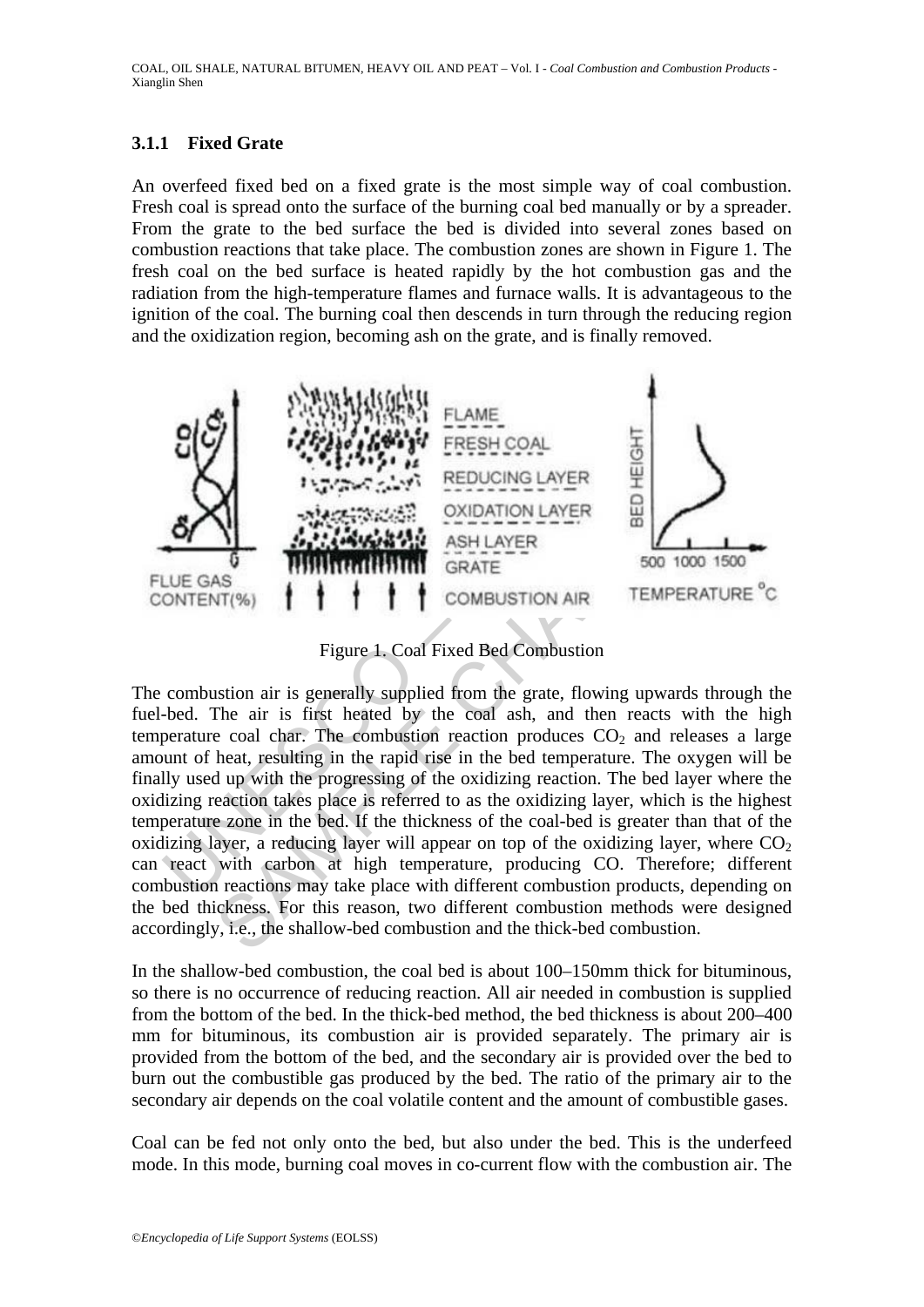released volatile matter, moisture, and combustion air pass up through the bed so that less smoke is emitted in part-load operations. The underfeed-stoker designed to burn bituminous and anthracite for firing boilers and warm-air furnaces is automatic and often used for residential purposes. In the stoker, coal is fed from a bin or hopper by a feed screw into the bottom of a conical retort, through the inner and outer walls from which air from a motor-driven fan is supplied for combustion. According to A. Ralph, the underfeed-stoker is not used for the firing of huge boilers, because of the impossibility of building them large enough to burn coal at the required rate. In the intermediate sizes, the stoker tends to lose its favorable position due to its sensitivity to the caking and ash fusion characteristics of coal. Thus, the successful operation of this type of stoker lies in the careful selection of the coal used on it and a conservative rating to avoid a high rate of burning as well as an excellent mechanical design.

### **3.1.2 Moving Grate**

2 Moving Grate<br>
chain-grate stoker is a typical automatic moving stoker. Its movind<br>
bed on it passing through the high temperature areas of furnaces<br>
be combines with the moving grate, forming a spreader stoker (E<br>
is spr NORTHERIAL BURNING COAL<br>
SAMPLE CONDARY ARREST PONCOAL HOPFON COAL HOPFON COAL HOPFON COAL MORE THE SAMPLE COAL MORE CONDARY ARREST PORTUNING COAL THE SECONDARY ARREST PORTUNING COAL THE SECONDARY ARREST PORTUNING COAL THE The chain-grate stoker is a typical automatic moving stoker. Its moving grate carries the coal bed on it passing through the high temperature areas of furnaces. The coal overfeed mode combines with the moving grate, forming a spreader stoker (Figure 2), in which coal is spread onto a moving bed by a spreader. The moving grate moves from the rear wall to the front wall or vice versa depending on the type of the spreader. As in the case of fixed grate, most fresh coal falls onto the burning coal bed, getting better ignition condition. Spreader stokers are of adaptability to a wide range of types and sizes of coals, ability to respond quickly to the change of load, and relative freedom from slag and deposit problems in the furnace or on the heating surface. The disadvantages of this type of stoker are the tendency to excessive smoke emission at part loads, high carryover of fly ash and cinder at high loads, which can be minimized by an over-jet, for increasing the turbulence in the furnace to reduce smoke and by the use of dust collectors to reduce the emission of fly ash from the stack.



Figure 2. Spreader Stoker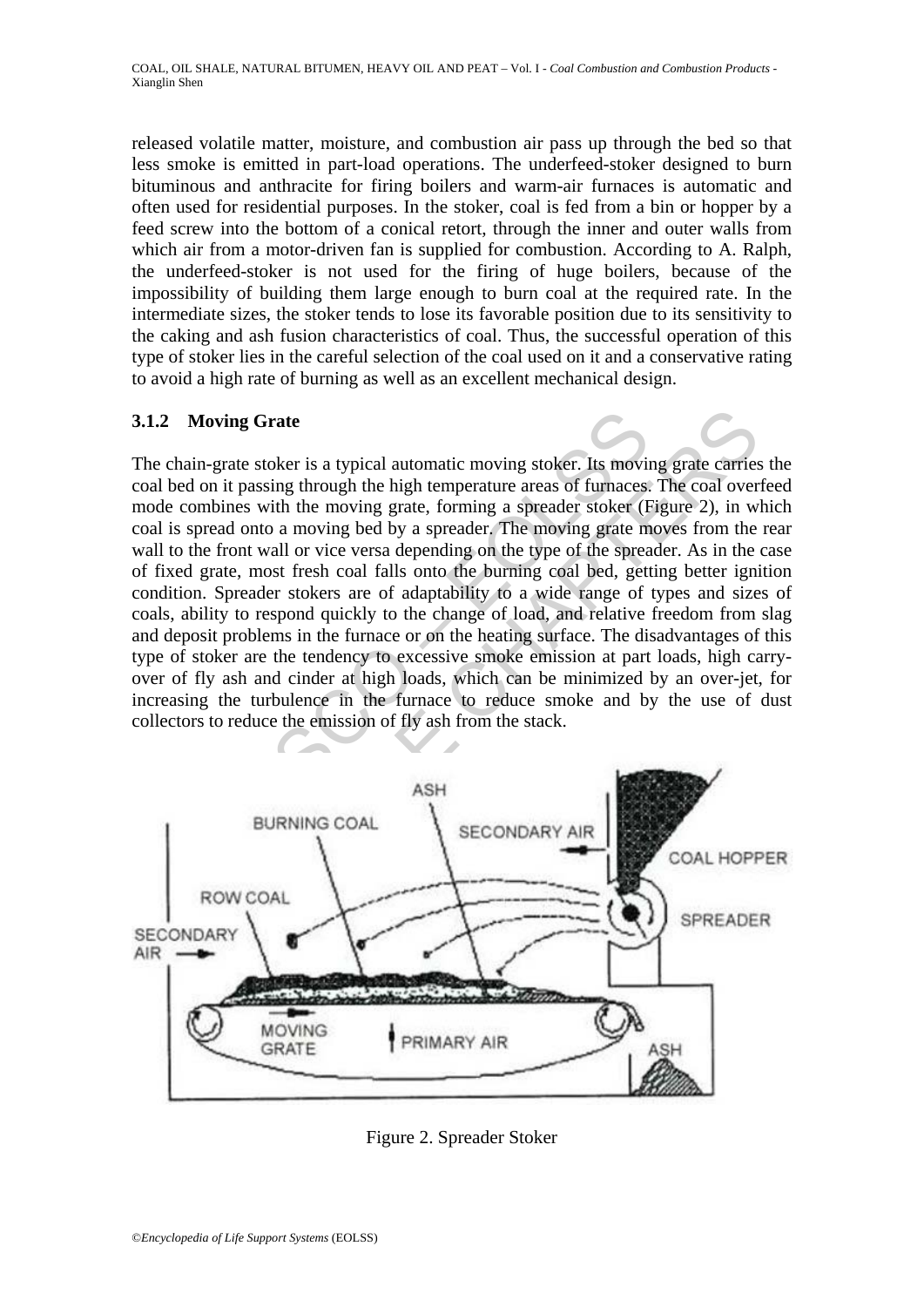On a considerable number of these moving grates coal is fed not by spreaders, but from a hopper under an adjustable guillotine-type gate. The gate controls the thickness of the coal bed. This is referred to as the cross feed mode. In the moving grate, the coal bed carried by the grate moves from the front wall to the rear wall in furnace, and the coal drying, devolatilization, volatile combustion, char combustion and ash removing take place in the bed with the bed moving. The combustion regions in the moving bed are shown in Fig. 3. The coal on the surface of the bed is ignited by the radiation of the furnace, and the combustion is transmitted downwards. In general, a front arch and a long rear arch are used to insure stable ignition and fine mixing of fuel and oxygen. This type of equipment remains suitable for the plants which can be assured of a longtime supply of a suitable coal, and which do not require rapid changes of load. The problems of smoke at low loads and that of carry-over of fly ash are much less acute than they are with spreader feeding of coal.



Figure 3. Guillotine Gate Stoker

Besides the chain-grate stoker, there are also some other types of moving grate-stokers, such as, vibrating grate-stoker, reciprocating grate-stoker, etc.

The coal fixed-bed combustion is particularly sensitive to coal properties, which is partly the reason why other methods of burning coal, less sensitive to fuel characteristics, have been developed. The fuel bed, however, is still an important method of burning coal especially in industrial boilers.

### **3.2 Coal Particle Suspension Combustion**

Pulverized coal combustion taking place in a suspension phase was first used as a means of firing cement kilns. In the 1920s, it began to be applied to power generation. From 1930 onwards, nearly all coal-fired power plants and large industrial boilers have been fired by pulverized fuel rather than by stoker system because of the two principal